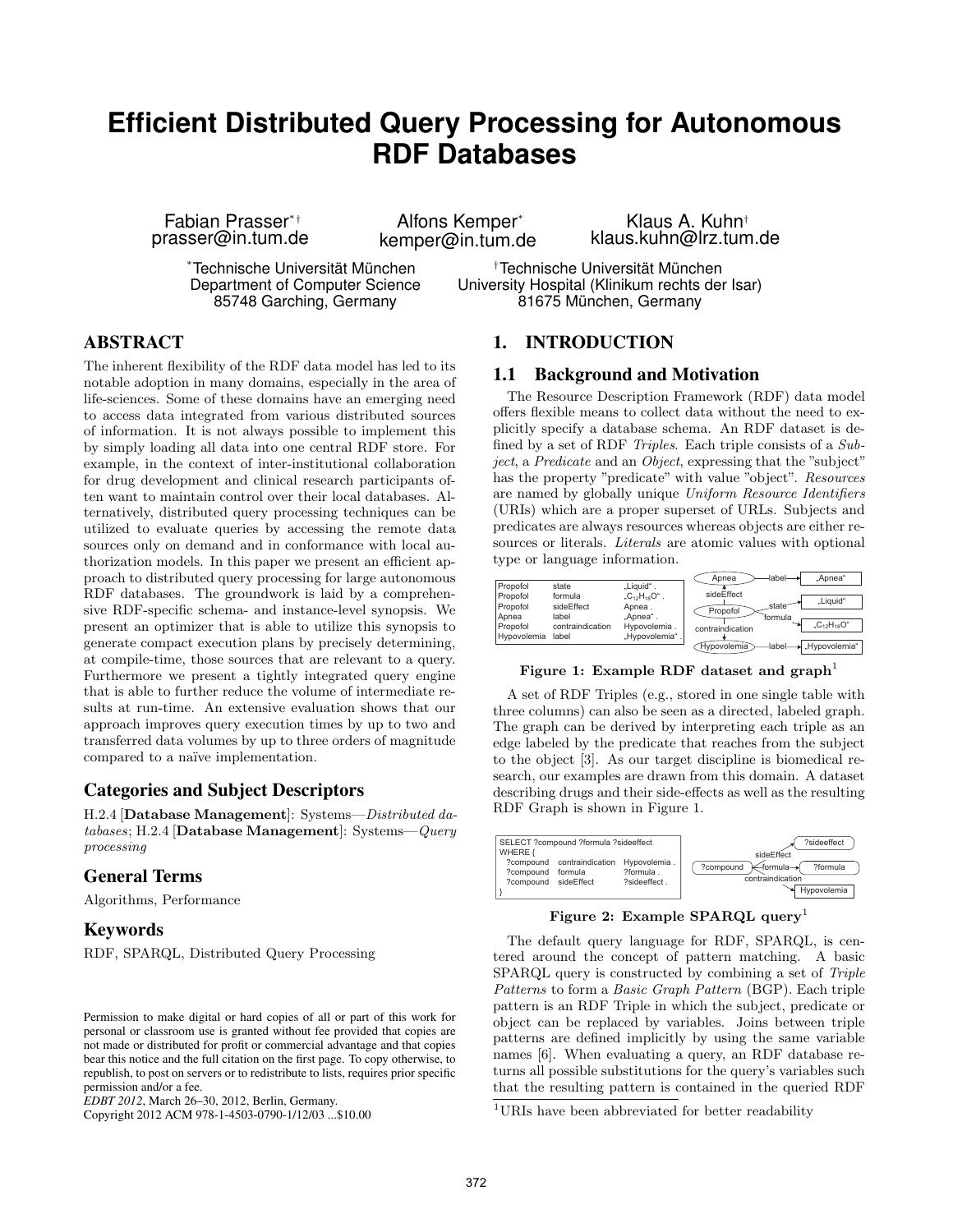graph. Figure 2 shows a SPARQL query against our example dataset as well as the graph pattern contained. It asks for the name, chemical formula and possible side-effects of all drugs with contraindication "Hypovolemia". The returned variable binding is: ?compound=Propofol, ?formula= " $C_{12}H_{18}O$ ", ?sideeffect=Apnea.

Because RDF data is modeled as a network of objects with well-defined semantics it is supposed to be well suited for the canonical representation of heterogeneous, disparate data sources and structures. In order to foster interoperability, common vocabularies (e.g., RDFS [4], OWL [2]) have been developed that provide further means to describe the semantics and structure of an RDF graph. The fact that these vocabularies are themselves expressed in RDF enables consistent management of data and metadata. The flexibility of RDF simplifies the management of arbitrary graph structures, which has led to its notable adoption in the area of life sciences (e.g., [10]). In a project at one of our university hospitals we are developing innovative methods to integrate and manage distributed, heterogeneous information sources for biomedical research. We currently focus on RDF and related technologies as the described properties render them interesting for an adoption in this domain.

Due to its schema-relaxed nature the efficient management of large amounts of RDF data is a challenging task. It has therefore attracted attention from the database community during recent years which has led to the development of highly scalable RDF stores [7, 16, 22, 23, 25]. But in the context of biomedical research it is often not possible to load the entire data into a central repository due to legal and regulatory requirements or retentions caused by issues regarding intellectual property rights. This is especially important within the scope of inter-institutional collaboration where participants often want to maintain control over their local databases. Therefore distributed query processing techniques [17] are often implemented that allow to evaluate queries by accessing the remote data sources only on demand. Because data can thereby be kept at its origin it is much easier to preserve access autonomies, e.g., by incorporating local authorization models. Furthermore techniques for querying distributed RDF repositories are also relevant in other areas such as query processing for Linked Data [1].

## 1.2 Related Work and Contribution

So far, only few generic concepts for querying distributed RDF databases have been proposed. Specialized systems implement approaches oriented towards multidatabase languages (e.g., [11]), the Semantic Web (a large number of small data sources, e.g., [21]) or Linked Data (a semantic web in which resources have dereferencable URIs, e.g., [15, 18]). Most of the more generic solutions implement a mediator/wrapper architecture as shown in Figure 3. With the exception of [9], which uses an external search engine, the mediator normally maintains a global synopsis which is implemented by some sort of index structure. This index is used to decompose queries into local subqueries which are then processed by wrappers that harmonize and extend the interfaces of the remote systems. The approaches presented in [27] and [24] are based on indexing the data sources on schema level (RDF predicates). As these systems decide which parts of a query have to be evaluated at which endpoint based on the predicates of the query's triple patterns, they are limited to queries with bound predicates. Although at least [24] stores further (manually defined) statistics, query optimization is very difficult due to the lack of comprehensive instance-level information. In [19] the authors describe a system which uses histograms on instance-level to perform various query optimization techniques. As these histograms are built for instances of classes and their properties, data sources have to be annotated with and adhere to an explicit schema definition. This contradicts the schema-free nature of RDF. In [14] an optimizer has been presented which overcomes these limitations by utilizing a combined schema- and instance-level index, referred to as RDF Data Summaries. It is oriented towards a Linked Data scenario and is able to optimize arbitrary queries (i.e., with unbound predicates) over arbitrary datasets (i.e., without schema information). An index is built by independently hashing each of the subject, predicate and object of the triples contained in the datasets. The resulting three-dimensional points are then approximated by Minimum Bounding Boxes (MBBs) each of which summarizes a certain set of triples. When optimizing a query, constants contained in the triple patterns are hashed and the resulting range-queries are issued against the index. As a result for each triple pattern these queries return a set of MBBs. Dependencies between triple patterns are taken into account by executing the same operations (e.g., joins) on the returned MBBs that would have been performed on variable bindings during query execution. The set of relevant sources is then extracted from source identifiers contained in the MBBs (see section 2).



Figure 3: Common architecture with global synopsis

Accurate data localization is a major challenge when querying a distributed RDF graph because multiple sources are often able to answer a contained triple pattern although they are not able to contribute to the overall result of a query. This is due to the schema-relaxed nature of SPARQL and the widespread use of some vocabularies. RDF Data Summaries provide means to identify relevant sources more accurately than previous work, but have some limitations. As any type information is lost and triples are only approximated by ranges of hash values, the approach can only handle simple queries and smaller datasets due to significant main memory requirements and running times. In this work we adopt this concept in order to implement efficient distributed query processing over large autonomous RDF databases. This includes the following scientific contributions:  $i)$  a comprehensive RDF-specific synopsis that allows the optimizer to efficiently and accurately determine, at compiletime, sources that are relevant for answering a query, ii) a tightly integrated proof-of-concept query engine that is able to further prune irrelevant variable bindings at runtime, *iii*) an extensive evaluation based on a comprehensive workload and a large distributed RDF graph consisting of several real-world biomedical knowledge bases, iv) a performance comparison of our approach for three different types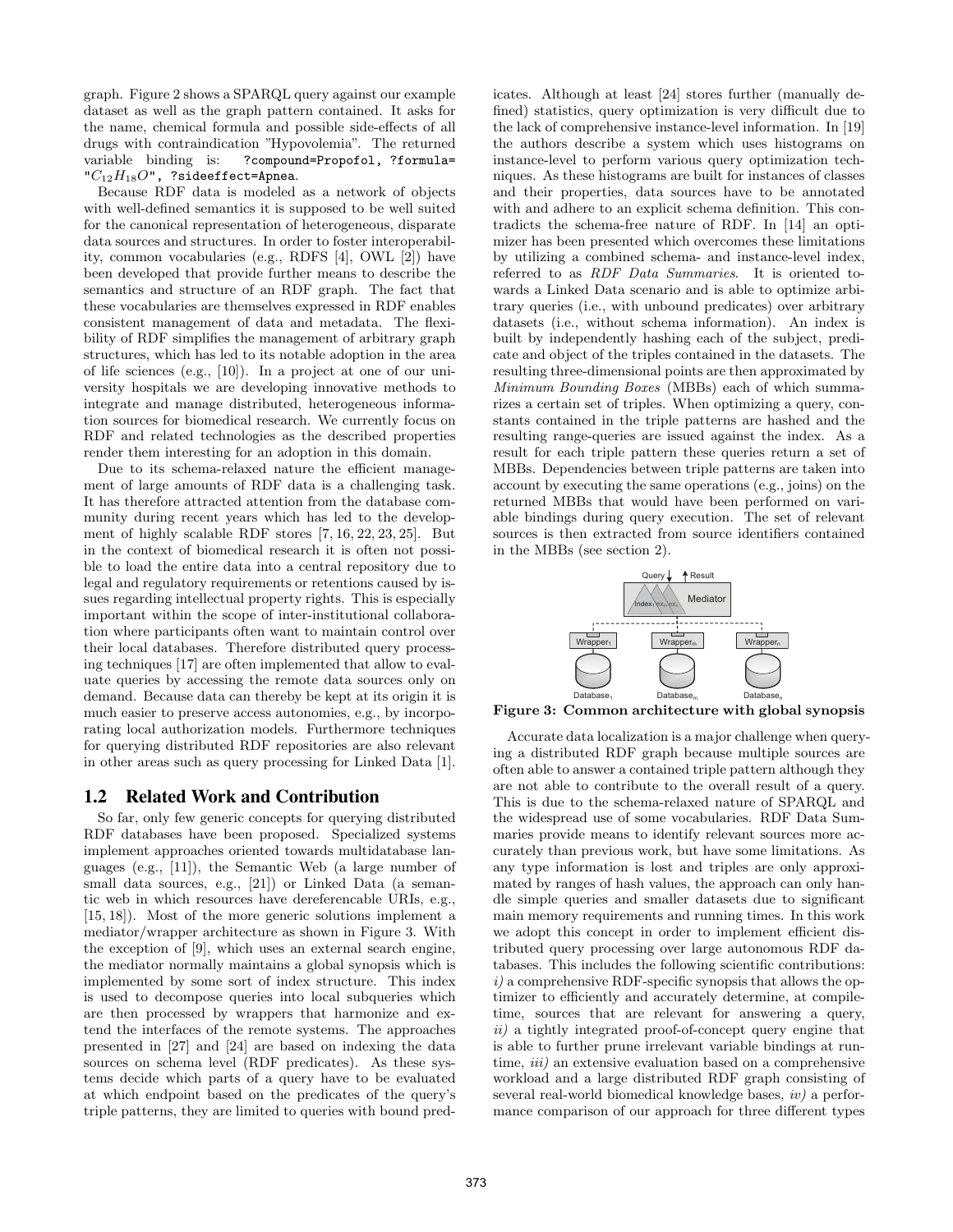of data distribution that model different ways in which we expect data to be collected. The experiments show that our approach improves query execution times by up to two and transferred data volumes by up to three orders of magnitude compared to a naïve implementation.

The rest of this paper is structured as follows: Section 2 describes the basic idea and presents in-depth information on the index structure developed, whereas section 3 covers query optimization. An approach to query execution that is tightly integrated with the optimizer is described in section 4. The system is evaluated in section 5 and finally in section 6 results and directions for future work are discussed.

# 2. INDEXING

The basic idea of an RDF Data Summary is to project the data onto a set of three-dimensional points by computing independent hash values for each triple's subject, predicate and object. These points are then approximated by a spatial index structure called Q-Tree [14]. Q-Trees are a variant of R-Trees that have a constant number of leaf nodes and do not reference the data items themselves but summarize them, e.g., by storing counts. Data items are approximated by Minimum Bounding Boxes (MBBs) on leaf level. A set of nodes is itself summarized by a MBB on a higher level, up to one single root node. Figure 4 shows an example of a two-dimensional Q-Tree.



Figure 4: A two-dimensional Q-Tree

A data summary is a three-dimensional Q-Tree for all data sources, which is built by iteratively transforming the triples from each source and inserting them into the tree. Each leaf node stores a set of source identifiers, including one for each source of a triple approximated by the node. During query optimization a range-query is built from each triple pattern's constants and variables and executed against the index. The result of such a query is a set of MBBs derived from valid leaf nodes. If the result is not empty, every system that is referenced by any of the resulting MBBs could potentially return variable bindings for the according triple pattern.



Figure 5: Joining two MBBs

The dependencies between individual triple patterns are taken into account by joining the MBBs as defined in the query. In doing so only those sources remain relevant that are referenced in any MBB resulting from applying all operators (e.g., joins). An example for a join between two MBBs  $(T_1 \text{ and } T_2)$  over the subject dimension (resulting in  $Res<sub>1</sub>$  and  $Res<sub>2</sub>$ ) is shown in Figure 5. For more details the interested reader is referred to [14].

Although this approach is highly flexible, it is not well suited for complex queries and large datasets. As the nodes of the indexed RDF datasets are hashed, any type information is lost. However, the preservation and incorporation of type information would lead to more accurate results (e.g., resources can only be joined with resources) and the ability to consider further SPARQL operators (e.g., selecting results with filter expressions). Furthermore it is very inaccurate to approximate several triples by ranges of hash values, as this often leads to overlapping MBBs that do not approximate common RDF nodes. This is reinforced by the fact that Q-Trees are designed to have a predefined, constant number of leaf nodes regardless of the size of the dataset. In general there are therefore considerably more join partners for MBBs than there would be for the approximated triples. This leads to inaccurate results and limits the optimizer to simple queries and small datasets due to significant main memory requirements and running times. In the following sections we will present some extensions and modifications that help to overcome these limitations.

#### 2.1 Type Information

By preserving type information and implementing valueor order-preserving transformations for some literal data types, the optimizer is able to produce more accurate results and consider further operators during query optimization. We represent type information by two-byte integers and are therefore able to handle 65536 different data types. Some identifiers are reserved for common data types of literals (such as integers, strings or calendar dates). As we use eight-byte hash values, literals with a fixed-length representation (such as integers) can be kept as is whereas other values need to be transformed by applying a hash function.



#### Figure 6: Local and global prefix trees

Type information is not only preserved for literals but also extended to cover resources by encoding a prefix of the resources' URIs. In contrary to literals, type identifiers can not be assigned statically to prefixes as there might be too many of them (e.g., a heterogeneous collection of URLs). However, as even datasets that do not adhere to a specific schema very often preferably use certain namespaces, most URIs in an RDF dataset share a set of common prefixes. To determine the common prefixes of an individual dataset we normalize the triples' URIs and split them into a list of path components. We then add all components (excluding the last element) to a radix tree and count the number of their occurrences (trees (a) and (b) in Figure 6). Each leaf node represents one prefix which can be built by appending all components on its path to the root node. Finally, a global view is needed as this allows to map the same prefixes from different datasets onto the same type identifiers. Local radix trees are computed in parallel for each data source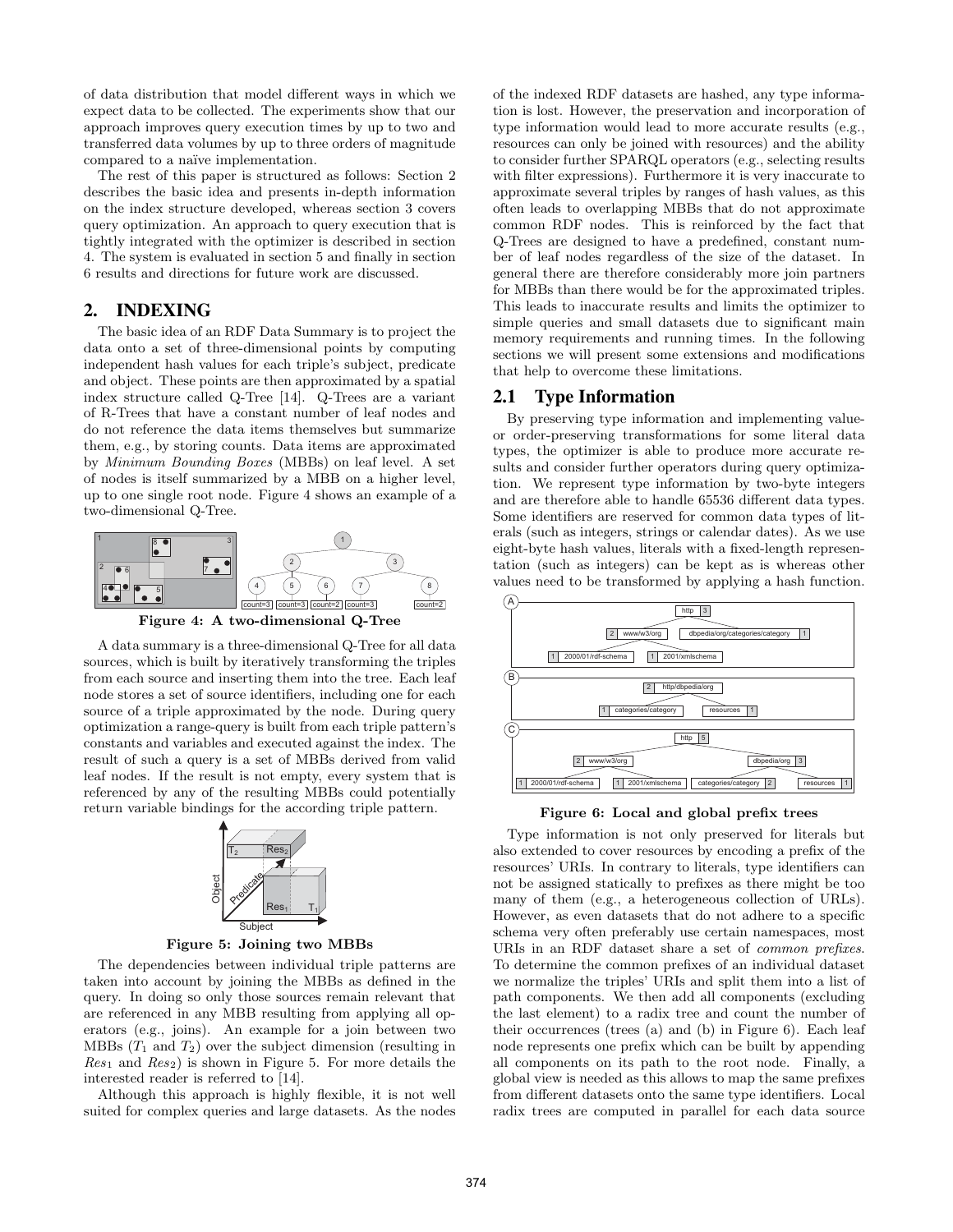(trees (a) and (b) in Figure 6) and merged into a global tree (see tree (c) in Figure 6). If the number of prefixes is larger than what can be encoded by the available two bytes, the top-k prefixes can be selected by iteratively removing the leaf node with the lowest frequency until only k leaf nodes remain. The organization of common prefixes in a radix tree also allows to efficiently determine the type for a given normalized URI as radix trees support an efficient longest-prefix matching operation. Parts of the URI not contained in the longest prefix are transformed by applying a hash function. To cover unknown or infrequent types we further reserve default identifiers. In the following sections we assume that the function  $type(n)$  returns a two-byte type identifier and  $hash(n)$  returns an eight-byte hash value for any resource or literal n.

# 2.2 Index Organization

The proposed index structure does not implement a single synopsis for all datasets, but one index per data source. This allows for independent updates and increases the accuracy as any MBB can be uniquely associated with a single endpoint. Furthermore we apply vertical partitioning [7] to each index. This concept is based on the observation that for real-world (e.g., biomedical) RDF datasets the number of distinct predicates is very small compared to the number of triples. We therefore group triples that share the same predicate into a common partition, efficiently eliminating the need to store most of the predicates. This enables us to reduce the amount of redundant information and at the same time preserve the predicates' hash values. This further increases the accuracy on schema-level, which is important because predicates are rarely unbound in common SPARQL queries [8]. Furthermore vertical partitioning allows to efficiently handle type information. For this purpose we partition the dataset not only by predicate hash value, but also by subject, predicate and object type. As a result, a partition  $P = (type_s, type_p, type_o, hash_p)$  references a twodimensional spatial index structure, approximating subject and object hash values for any triple  $t = (t_s, t_o, t_p)$  with  $type(t_s) = type_s$ ,  $type(t_p) = type_p$ ,  $hash(t_p) = hash_p$  and  $type(t_o) = type_o.$ 



Figure 7: PARTrees, partition- and system tables

An example for such an index is show in Figure 7. The system table references a list of partitions (partition table) for each indexed data source. Each of these partitions again references a spatial index structure that will be explained in more detail in the following section.

## 2.3 Partition-Trees

In order to further increase the accuracy of our index we developed an extension of Q-Trees, which we call PartitionTrees or PARTrees for short, that store more comprehensive information about the data elements in one partition. Conceptually, sets of integers are added to the leaf nodes which store the two least significant bytes (LSBs) of the indexed hash values. E.g., for the subject-dimension the set  $b_s$  contains the value  $(hash(t_s) \mod 2^{16})$  for each triple  $t = (t_s, t_p, t_o)$  approximated by the leaf node. Resulting in only a tiny space overhead, it is further possible to preserve the correlation between the LSBs of the hash values for the different dimensions. For this purpose we store a set of points  $n.lsb = \{(hash(t_s) \mod 2^{16}, hash(t_o) \mod 2^{16})\}$ that approximate the subject and object hash value of each triple  $t = (t_s, t_p, t_o)$  indexed by a leaf node *n*. Because each of these points occupies two bytes for the subject and object dimension respectively, the index consumes at least four bytes of memory per triple. As can be seen in the following sections this growth in memory consumption is legitimate because the stored information helps to determine sources for triple patterns more accurately and drastically reduces the number of join partners for most MBBs. In contrast to Q-Trees, which have a fixed number of leaf nodes, we allow our trees to grow with the number of indexed data elements. In order to control space consumption we define a maximum fanout for inner nodes and leaf nodes which describes the maximum number of child nodes (or approximated triples) per node. During indexing the PARTrees are generated locally by applying the Sort-Tile-Recursive (STR) bulk-loading algorithm [20] and transmitted to the mediator on a per-partition basis where they are kept in main memory.

## 3. QUERY OPTIMIZATION

Query optimization starts with creating an *initial execu*tion plan. This step includes the process of selecting potential sources for the individual triple patterns in a query. Afterwards the query is simplified by pruning parts of the query execution plan that have been proven to not contribute to the final result. In a postprocessing step the plan is reorganized and subqueries are generated.

## 3.1 Initial Plan Generation

The initial execution plan is generated by selecting possible sources for each triple pattern. To this end type information and hash values are derived from the constants contained in the patterns. The global index is now queried in order to determine potential sources. A partition  $p = (type_s, type_p, type_o, hash_p)$  is valid for a triple pattern  $t = (t_s, t_p, t_o)$  if its referenced PARTree might approximate a triple that satisfies t. This means that the types and hash value defined by the partition  $p$  match the triple pattern's constants, i.e., all of the following conditions hold true:

- 1.  $t_s$  is a variable, or  $type(t_s) = p_type_s$ ,
- 2.  $t_p$  is a variable, or  $(type(t_p) = p_type_p$  and  $hash(t_p) =$  $p.hash_p$ ),
- 3.  $t_o$  is a variable, or  $type(t_o) = p_type_o$ .

For each system the partition table is checked and range- or point-queries are executed against the PARTrees referenced by valid partitions. Similar to R-Trees, the trees are traversed from the root node to the leaf nodes on each path consisting of valid nodes n with  $n.min_d \leq hash(t_d) \leq n.max_d$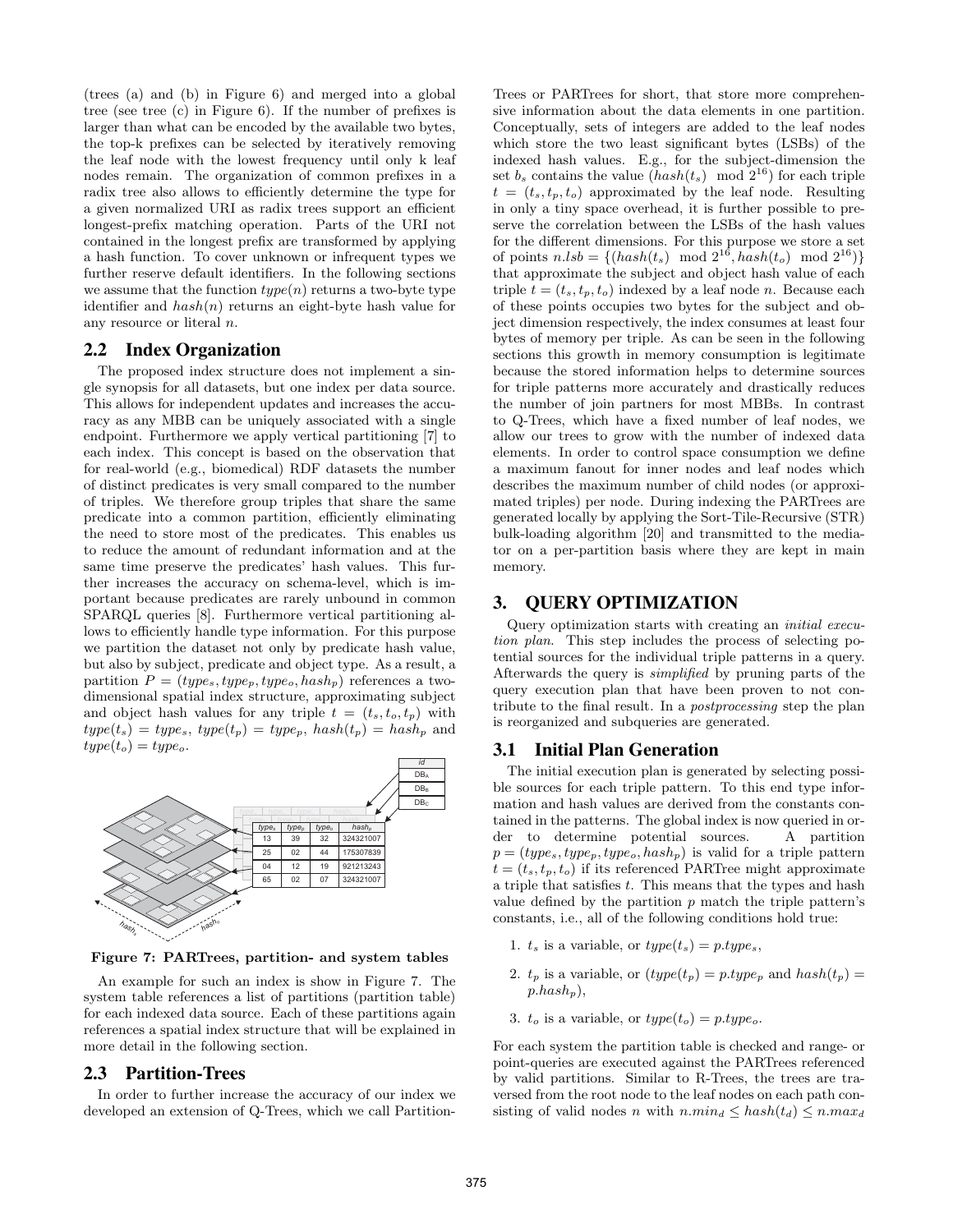for each constant dimension  $d \in \{s, o\}$ . A leaf node  $n_l = (min_s, max_s, min_o, max_o, lsb)$  is valid if its MBB also covers  $hash(t_d)$  for each constant dimension  $d \in \{s, o\}$  and the stored LSBs match the hash value(s), i.e., the following holds true:

- 1. t.s and t.o are variables, or
- 2. t.o is variable and  $(hash(t.s) \mod 2^{16}, y) \in n_l.lsb$ , or
- 3. t.s is variable and  $(x, hash(t.o) \mod 2^{16}) \in n_l.lsb$ , or
- 4.  $(hash(t.s) \mod 2^{16}, hash(t.o) \mod 2^{16}) \in n_l.lsb.$

Based on these preconditions it is possible to determine the set of potential sources for each triple pattern from the global index which is sketched in Algorithm 1. If the optimizer is not able to determine at least one potential source for each of the query's triple patterns, the query can not yield any results and further optimization and query execution can be omitted.

| <b>Algorithm 1: SOURCE SELECTION</b>                                             |  |  |  |  |
|----------------------------------------------------------------------------------|--|--|--|--|
| <b>Input:</b> Triple pattern $t$                                                 |  |  |  |  |
| <b>Result:</b> All possible sources for $t$                                      |  |  |  |  |
| begin                                                                            |  |  |  |  |
| $S \leftarrow \emptyset$                                                         |  |  |  |  |
| foreach system s do<br>3                                                         |  |  |  |  |
| <b>for each</b> partition p of s that is valid for t <b>do</b><br>$\overline{4}$ |  |  |  |  |
| <b>if</b> tree of p contains valid leaf node for t then<br>5                     |  |  |  |  |
| $S \leftarrow S \cup \{s\}$<br>break<br>6                                        |  |  |  |  |
|                                                                                  |  |  |  |  |
|                                                                                  |  |  |  |  |
| return S                                                                         |  |  |  |  |

For our example query from Figure 2 sources for the triple pattern (?compound, formula, ?formula) can be found by only checking the partition tables as both subject and object are variables. For the triple pattern (?compound, contraindication, "Hypovolemia") additional range queries with a constant at the object dimension have to be performed.



Figure 8: Initial plan for the example query

An initial execution plan is built from the set of potential sources by modeling dependencies between patterns as joins over its variables. The operator  $Join(V<sub>i</sub>)$  denotes that the variable bindings returned by its children are to be joined over variables  $V_i$ . An operator *Dispatch(s)* states that its subtree is to be evaluated by the remote system s. The case in which there is more than one source for solutions to a triple pattern is modeled by unifying the results of different dispatch operators. The operator Union therefore denotes that the variable bindings returned by its children are to be unified. The initial execution plan for our example query is shown in Figure 8. We assume a scenario consisting of three data sources,  $DB_A$ ,  $DB_B$  and  $DB_C$  in which the triple pattern (?compound, formula, ?formula) can be answered by the systems  $DB_B$  and  $DB_C$  whereas the other two triple patterns can only be answered by the system DBA.

# 3.2 Plan Simplification

In the next optimization phase the initial execution plan is simplified by "simulating" its execution based on the information provided by the index structure. The variable bindings returned by evaluating a triple pattern at a remote system are represented by Approximate Variable Bindings (AVBs). Each AVB b approximates a set of bindings for a set of variables  $V$  by defining type information, boundaries for hash values and compressed bitsets for each variable dimension  $v \in V$ .

- 1.  $b.min_v$  and  $b.max_v$  are lower and upper bounds for the bindings' hash values.
- 2.  $b.type_v$  defines the bindings' type.
- 3. b.bitset<sub>v</sub> encodes the bindings' LSBs.

The set of possible LSBs for the approximated variable bindings are encoded in a bitset (of length  $2^{16}$ ) because this allows to efficiently join two AVBs. As the bitsets are only sparsely populated they can also be compressed very well. Each AVB is initially being produced by a certain dispatch operator as explained below. When an AVB has been completely processed and reaches the top of the query execution plan there are in general multiple dispatch operators that have contributed to it. Each AVB stores a bitset b.dispatches that is used to keep track of these contributing operators. In the following sections we will describe these operators in more detail. As a  $Union$  operator simply unifies the two sets of AVBs produced by its children we focus on the Dispatch and Join operator.

| <b>Algorithm 2: PRODUCE AVBS</b>                                                   |
|------------------------------------------------------------------------------------|
| <b>Input</b> : System s, triple pattern $t = (t_s, t_p, t_o)$                      |
| <b>Result:</b> All AVBs for t from system s                                        |
| begin<br>$\mathbf{1}$                                                              |
| $B \leftarrow \emptyset$<br>$\mathfrak{D}$                                         |
| for each partition $p$ of $s$ that is valid for $t$ do<br>3                        |
| <b>for each</b> leaf node n in tree of p that is valid for t <b>do</b><br>4        |
| $b \leftarrow new AVB$<br>5                                                        |
| <b>for<br/>each</b> $d \in \{s, p, o\}$ such that $t_d$ is variable <b>do</b><br>6 |
| if $d = p$ then<br>$\overline{7}$                                                  |
| $b. type_{t_d} = p. type_p$<br>8                                                   |
| $b.min_{t_d} = b.max_{t_d} = p.hash_p$<br>9                                        |
| b.bitset <sub>t,d</sub> .set(p.hash <sub>p</sub> mod $2^{16}$ )<br>10              |
| else<br>11                                                                         |
| $b. type_{t_d} = p. type_d$<br>12                                                  |
| $b.min_{t_d} = n.min_d, b.max_{t_d} = n.max_d$<br>13                               |
| $b.bitset_{t_d} = \text{DERIVEBITSET}(d, n, t)$<br>14                              |
| $B \leftarrow B \cup \{b\}$<br>15                                                  |
|                                                                                    |
| ${\bf return} \; B$<br>16                                                          |

# *3.2.1 Dispatch Operator*

When executed, the triple pattern referenced by a dispatch operator  $Dispatch(s)$  is evaluated in the same way as during source selection but for a single source s. Similar to the initial plan generation process the partition table of s is checked and the referenced PARTrees are queried for valid leaf nodes. The resulting leaf nodes are then converted into AVBs representing sets of potential bindings for a triple pattern. This process is sketched in Algorithm 2. For each variable dimension boundaries for hash values as well as the data type and a bitset is defined. If the predicate is a variable this information is derived from the partition's values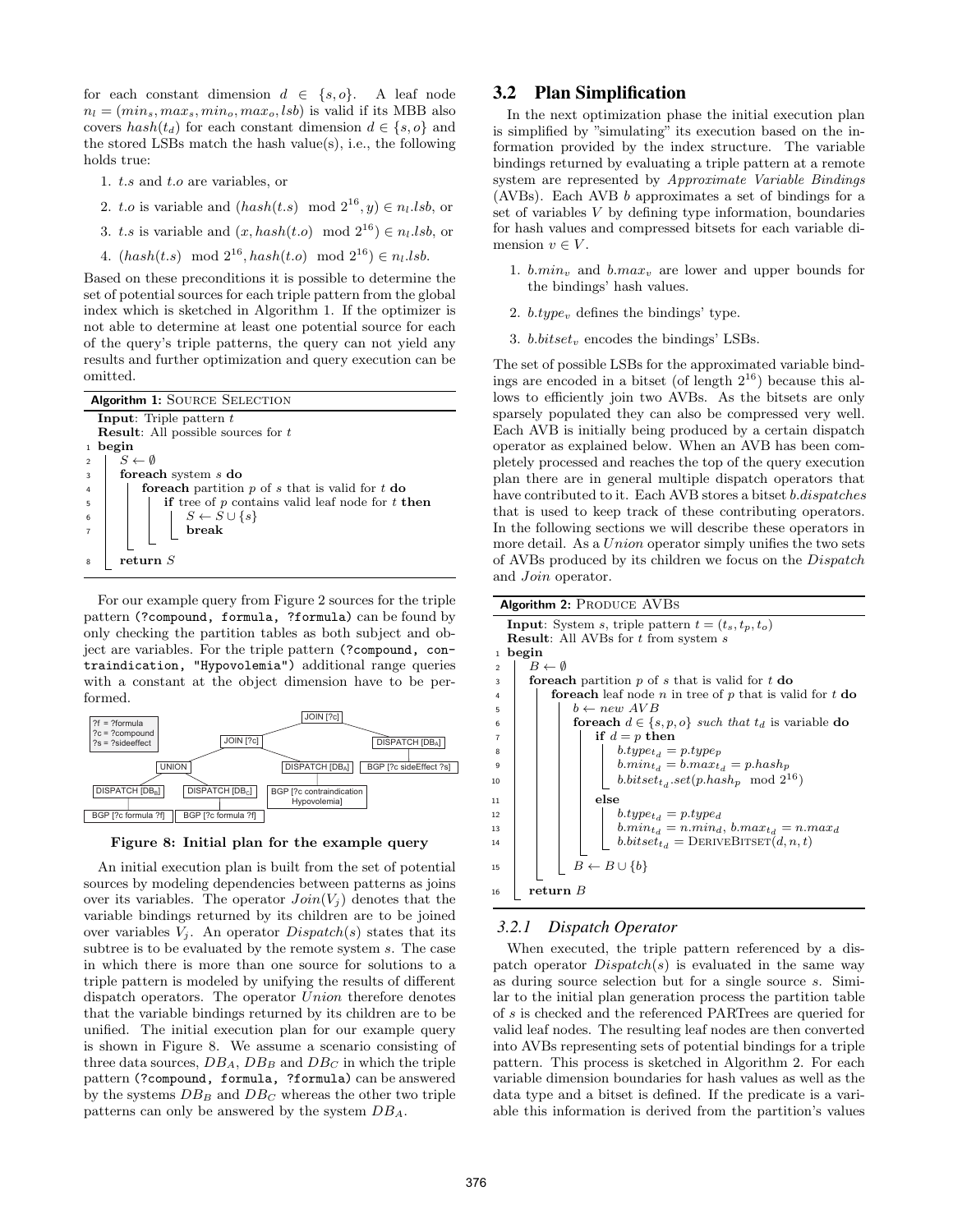for  $type_p$  and  $hash_p$ . In case of a variable at the subject or object position the minimum and maximum boundaries for the bindings' hash values are defined by the leaf node's MBB and the type is defined by the partition.

Bitsets for the subject and object dimension can be derived directly from the set of points n.lsb if both subject and object are variables. Otherwise the hash value of the constant dimension is used to project onto relevant bits for the variable dimension. If both, subject and object, are variables each dimension is transformed into a bitset by simply setting the bits as defined by the points' coordinates for the subject and object dimension. In case of one constant and one variable dimension only these bits are set for the variable dimension for which a point exists in  $nlsb$  that has a coordinate matching the constant dimension. Algorithm 3 implements this for a variable subject dimension, the object dimension is handled analogously.

Algorithm 3: DERIVE BITSET **Input:** Dimension  $d \in \{s, o\}$ , leaf node *n*, triple pattern  $t = (t_s, t_p, t_o)$ Result: Bitset for the dimension  $\boldsymbol{d}$ <sup>1</sup> begin 2  $b \leftarrow new~bitset$  $3 \mid \text{if } d = s \text{ then}$ <sup>4</sup> /∗ handle subject dimension∗/  $\begin{array}{c|c} 5 \end{array}$  if t.o is a variable then 6 **for in** foreach  $(x, y) \in n.lsb$  do  $7 \mid | \cdot |$  b.set $(x)$  $\frac{1}{8}$  else 9  $\vert$  foreach  $(x, hash(t_o) \mod 2^{16}) \in n.lsb$  do 10  $\vert$   $\vert$   $\vert$   $\vert$   $b.set(x)$ <sup>11</sup> else <sup>12</sup> /∗ handle object dimension∗/  $_{13}$  return b

The downside of this transformation is that the correlation between the LSBs is lost if both subject and object are variables, resulting in possible false positives. On the other hand AVBs can now be joined much more efficiently, as the intersection of two bitsets can be performed simply by computing a bitwise AND-operation. Ascending integers are assigned as unique identifiers to each dispatch operator in order to enable the tracking of contributing sources. To this end the i-th bit is initially set in b.dispatches for each AVB b produced by a dispatch operator with identifier i.

#### *3.2.2 Join Operator*

Two MBBs can be joined if the defined ranges overlap for each join dimension. For AVBs we extend this by taking data types and bitsets into account. Two AVBs  $b_1$  and  $b_2$  can be joined if the following holds true for each join dimension  $v \in V_i$ :

- $b_1.min_v \leq b_2.max_v$  and  $b_1.max_v \geq b_2.min_v$ (MBBs overlap),
- $b_1.type_v = b_2.type_v$  (types are equal),
- (b<sub>1</sub>.bitset<sub>v</sub> AND b<sub>2</sub>.bitset<sub>v</sub>)  $\neq 0$ (at least one equal bit is active in the bitsets).

The minimum and maximum boundaries for hash values resulting from a join between two AVBs are defined in the same way as for a spatial join of the MBBs involved. Furthermore the bitsets of the resulting AVB are defined as the result of a bitwise AND-operation on the bitsets of both AVBs for each dimension. Therefore the number of active bits in the AVBs' bitsets decreases as AVBs are passed upwards towards the root of the query execution plan. The properties of the AVB  $b_r$  resulting from a join between two AVBs  $b_1$  and  $b_2$  for each dimension  $v \in V_i$  are defined as:

- $b_r.min_v = max(b_1.min_v, b_2.min_v),$
- $b_r.max_v = min(b_1.max_v, b_2.max_v).$
- $b_r.bitset_v = b_1.bitset_v$  AND  $b_2.bitset_v$ ,
- $b_r.type_v = b_1.type_v$ .

The bitset  $b_r.dis patches$  is set to  $(b_1.dis patches$  OR  $b_2$ .dispatches) in order to keep track of the sources contributing to  $b_r$ . Properties for variable dimensions not contained in  $V_i$  are simply inherited from either  $b_1$  or  $b_2$ . Note that it is not possible that the underlying triple patterns contain a common variable that is not in  $V_j$  due to the implicit definition of joins. When joining two sets of MBBs we first partition each operand into sets of AVBs with equal data types in the join dimensions. We then solve the rectangle intersection problem for each combination of compatible partitions by applying a standard plane-sweeping algorithm. Afterwards the bitsets of each pair of intersecting AVBs are checked for compatibility.

#### *3.2.3 Join-order Optimization*

It is obvious that the performance of joining sets of AVBs strongly depends on a good join-order for many queries. We therefore implemented a cost-based optimizer utilizing a topdown enumeration strategy with memoization [12]. We assume independence between the individual triple patterns and estimate selectivities based on the higher-level inner nodes of the PARTrees. For a given triple pattern we construct a set of MBBs by traversing the PARTrees of each valid partition up to a predefined depth (e.g., three). We estimate the selectivity for a join between two triple patterns by simply computing the cardinality of the spatial join between the sets of MBBs returned by this scans. As LSBs are only stored in the leaf nodes we can in this process only consider the MBBs' and the data types defined by the partitions. This simple procedure has some drawbacks. Firstly, as the PARTrees' higher-level nodes approximate a potentially large number of triples from which only a tiny fraction might be a valid solution the resulting selectivity estimation can be very imprecise. Secondly, some triple patterns have a large number of valid higher-level nodes which leads to a non-negligible running time overhead. Thirdly, the assumption of independence of the selectivities of joins in a SPARQL query does not hold as has been shown in [22]. Nevertheless the described method performs reasonably well for most queries of medium complexity as can be seen in section 5.

#### 3.3 Postprocessing

In the postprocessing phase the resulting operator tree is transformed and subqueries are derived. If the set of resulting AVBs is empty the query can not return any results and query execution can therefore be omitted. Otherwise there is a potential to prune redundant dispatch-operators that have not contributed to the result. To this end we monitor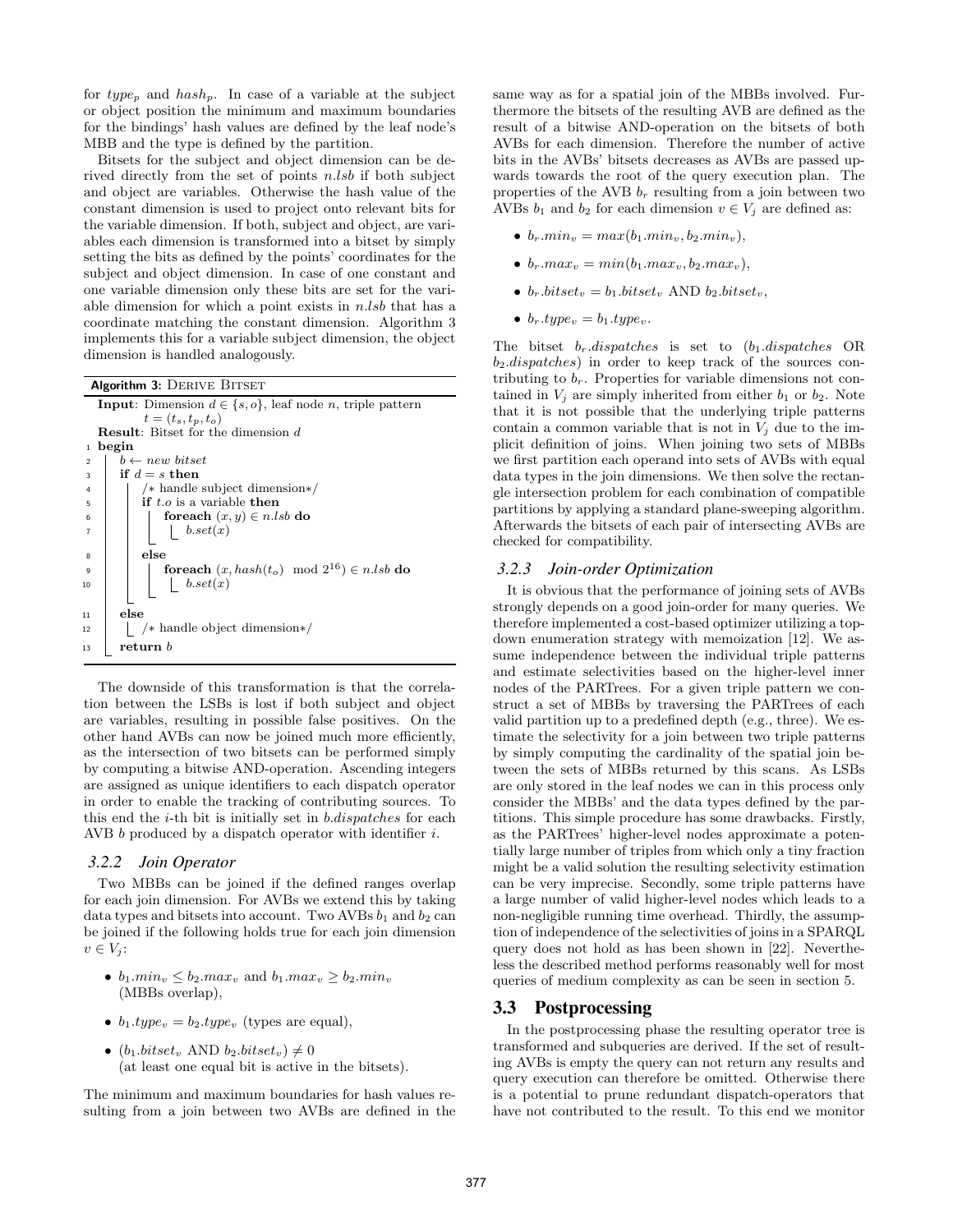the resulting AVBs and keep only those operators who have contributed to at least one AVB. The others are pruned from the query execution plan.



Figure 9: Simplified query execution plan

For our example query from Figure 2 we assume that the results for the triple pattern (?compound, formula, ?formula) from source  $DB_C$  did not contribute to the overall result. Figure 9 shows the query execution plan after pruning the redundant operator.



Figure 10: Reorganization and pushdown

Afterwards the tree is reorganized in order to push down joins between triple patterns behind one common dispatch operator whenever possible. The triple patterns of these operators can then be unified to form a more complex basic graph pattern. As in [16] we rely on a heuristic assuming that the minimal number of subqueries yields optimal performance. The Figures 10 and 11 show the transformed execution plan as well as the derived subqueries for our example query.



Figure 11: Subqueries for the example query

# 4. QUERY EXECUTION

In order to evaluate the pruning power of the presented optimizations we have developed a query engine based on the mediator/wrapper architecture shown in Figure 3. It implements a simple query execution model which consists of four steps:

- 1. Parse and optimize the query.
- 2. Execute subqueries at the remote systems.
- 3. Load local results into a global database.
- 4. Execute the query on the global database.

This is basically equivalent to executing the query on a relevant subgraph of the global graph. Therefore an RDF store can again be used as a global temporary database.

An important side-effect of the presented optimization technique is that the AVBs resulting from query optimization can also be used to prune redundant variable bindings during query execution. As AVBs describe restrictions for hash values of variable bindings they can be used to filter a stream of bindings, leaving only those who are potentially relevant for answering a query. A set of n-dimensional AVBs can be derived from a set of bindings  $B$  for  $n$  variables by iteratively hashing the values of each binding and approximating them in the same way as during index generation, i.e., by applying the Sort-Tile-Recursive algorithm. When we denote this by a function  $AVB(B)$  and returning bindings for a query execution plan P by a function  $Q(P)$  the following holds for a query consisting of a join between two triple patterns  $T_1$  and  $T_2$ :

 $AVB(Q(T_1 \bowtie T_2)) \approx AVB(Q(T_1)) \bowtie AVB(Q(T_2))$ 

As  $AVB(Q(T_1)) \bowtie AVB(Q(T_2))$  is exactly what is computed by the optimizer during query simplification, the AVBs returned by the optimizer effectively approximate the variable bindings that would be returned when executing the query. This is true for any other query and can be used to implement a concept related to semi-join reducers (see, e.g., [17,26]). In this approach irrelevant join candidates for a join between two relations from remote systems are pruned by matching them against the results of a semi-join operation. Although there are different ways to implement semijoin reducers (e.g., with bloom-filters), they have in common that the reducers are computed at run-time whereas in our case they are generated at compile-time.

The optimizer returns a set of n-dimensional AVBs (one dimension for each variable in the query) but individual subqueries normally only cover parts of these variables. We therefore split each resulting AVB into multiple (potentially overlapping) AVBs, one for each set of variables contained in a subquery. As the set of AVBs for an individual subquery might now contain duplicates, we further apply a distinct operator. In order to enable efficient checking of variable bindings against the reducers, we again organize AVBs in PARTrees by applying the Sort-Tile-Recursive algorithm. In contrast to indexing where we build two-dimensional trees, the number of dimensions now depends on the number of variables in the subquery. Furthermore we do not partition the resulting AVBs by data types, in order to keep the space overhead low. Instead we organize them in one single PARTree in which nodes also store type information. For each dimension, the data type of a node is defined as the result of a bitwise OR-operation on the according type identifiers of its children. This is inspired by S-Trees, a variant of which has also been used for indexing RDF datasets in [28]. These trees are then transferred to the remote systems together with the subqueries. During the execution of a subquery, members of the stream of resulting variable bindings are pruned if there is no leaf node in the reducer matching the binding's types and hash values. This does not affect the completeness of the overall result of a query because the generated reducers only allow for false positives.

Our prototype implements all concepts described in this paper. It supports distributed indexing as well as query optimization and execution. Its system architecture is shown in Figure 12. Wrappers export standardized interfaces to the remote systems which are provided by instances of the RDF-3X database system [23]. As the wrappers are loosely coupled to the underlying databases and only require a SPARQL interface, we are able to integrate nearly any RDF store. We chose RDF-3X because it is one of the most efficient, open-source RDF database systems available and offers excellent performance. The components communicate via plain sockets and are multithreaded which enables them to process multiple queries in parallel.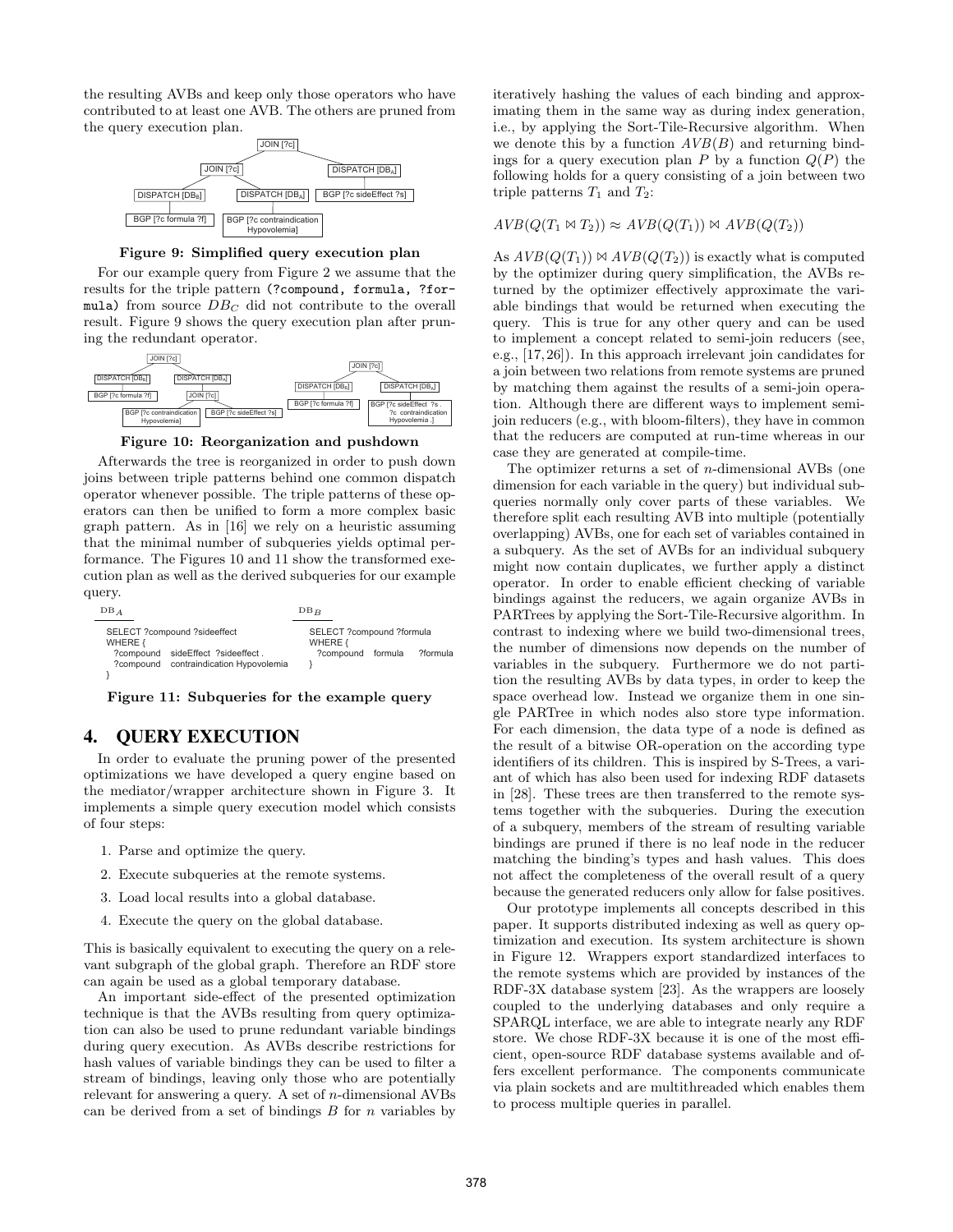The temporary global database is also implemented as an instance of the RDF-3X system. Because the developed optimizations generally cut down heavily on the number of intermediate results (see section 5) it is also possible to replace it by an in-memory database. Unfortunately the number of intermediate results is much higher without optimizations and they do thus often not fit into main memory. We therefore chose RDF-3X to allow for a fair comparison of the unoptimized and optimized case in the following section.



Figure 12: System architecture

# 5. EVALUATION

## 5.1 Datasets and Workload

Because there is no established benchmark for querying distributed RDF repositories, we generated a synthetic workload based on several biomedical knowledge bases.

#### *5.1.1 Datasets*

Our evaluation datasets contain roughly 100 million triples from different biomedical sources that are available in RDF format. We have built a scenario which models a knowledge base for drug developers and researchers in the area of medicine, incorporating information about proteins, diseases, genes, metabolic pathways, drugs, clinical trials and more. Diseasome [13] publishes a network of disorders and disease genes that have been obtained from Online Mendelian Inheritance in Man (OMIM). OMIM<sup>1</sup> is a compilation of human disease genes and phenotypes. Detailed chemical, pharmacological and pharmaceutical data is provided by  $DrugBank<sup>2</sup>$ . Dailymed<sup>3</sup> contains information about marketed drugs. Adverse effects are covered by  $\text{SIDER}^4$ . Linked $\text{CT}^5$  provides data about clinical trials that have been obtained from a public trial registry. DBpedia<sup>6</sup> consists of structured information derived from Wikipedia. The Bio2RDF [10] project publishes different datasets, containing a derivative of Entrez Gene<sup>7</sup> which is a database for gene-specific information from different projects<sup>8</sup>. An

overview over the different datasets, the number of contained triples and the number of unique subjects, predicates and objects is shown in Table 1.

| System                          | Triples<br>#     | Subjects<br># | $#$ Predicates | $#$ Objects |
|---------------------------------|------------------|---------------|----------------|-------------|
| Infobox Properties <sup>6</sup> | 34.2 M           | 1.816.862     | 38.563         | 8.107.107   |
| Other Properties <sup>6</sup>   | 31.3 M           | 9.490.850     | 8              | 13.590.111  |
| GenelD <sup>7</sup>             | 20.1 M           | 462.855       | 31             | 10.750.501  |
| Linked CT <sup>5</sup>          | 9.8 M            | 981.880       | 90             | 3.808.369   |
| $HGNC$ [10]                     | 1.1 M            | 125.256       | 37             | 655.833     |
| OMIM <sup>1</sup>               | 0.9 <sub>M</sub> | 20.280        | 43             | 379.099     |
| Drughank <sup>2</sup>           | 0.5 M            | 19.693        | 119            | 275.336     |
| Dailymed <sup>3</sup>           | 0.2 M            | 10.015        | 28             | 67.778      |
| $\operatorname{Sider}^4$        | 0.1 M            | 2.674         | 11             | 29.410      |
| Diseasome [13]                  | 0.1 M            | 8.152         | 19             | 27.704      |
| Global                          | 98.4 M           | 11.121.647    | 38.905         | 35.837.311  |

#### Table 1: Properties of the evaluation dataset

We evaluated three different scenarios by partitioning the dataset in different ways. In the *naturally-partitioned* scenario the datasets have been preserved as is. For the horizontally-partitioned scenario we merged all datasets into one single dataset and partitioned it horizontally into  $n$  equally sized datasets. In the randomly-partitioned scenario all triples have been distributed randomly among  $n$  equally sized datasets. These three scenarios model different ways in which we expect data to be collected. The rationale for natural data distribution is straightforward as this models the case in which several subject-specific data collections have been established. Horizontal data distribution resembles a scenario in which different knowledge bases have been built by merging subsets of other datasets. Finally the randomlydistributed scenario models an extreme for an RDF-specific type of data collection. We assume that users take advantage of their ability to uniquely reference entities in other datasets and further annotate them. Therefore the information regarding individual entities is spread over different data sources. A real-world data management solution for our biomedical use cases would probably have to deal with a data distribution lying somewhere in between these three scenarios.

## *5.1.2 Workload*

The workload used in our evaluation has been generated from different patterns. A query pattern is defined by a number of stars (s), a number of constants (c) and a number of variables (v). Each star defines a basic graph pattern that consists of  $(c+v)$  triple patterns. Subjects of these triple patterns are always variables, predicates are always bound and c of the objects are constants, whereas v of the objects are variables. If a pattern consists of more than one star, the individual stars are connected via additional triple patterns with unbound subject and object and bound predicate. Therefore a query pattern with parameters s, c and v consists of  $n = (c+v+1)*s-1$  triple patterns. Such queries are considered to be good representatives for many real world SPARQL queries [8] and similar query patterns have been used in other evaluations [7,16,23]. In the following sections we denote a pattern consisting of  $s$  stars with  $v$  variables and c constants as  $S_sV_vC_c$ . Figure 13 shows an overview over the set of query patterns used. It comprises patterns consisting of one, two and three stars, each of which consists of one, two or three constants and one or two variables. The most complex query pattern  $(S_3V_1C_2)$  consists of  $n = 11$ triple patterns.

We created roughly 100 instances of each pattern. To this end we associated the stars to the data sources (naturallypartitioned). A random instance of a star was generated by

<sup>1</sup>http://www.ncbi.nlm.nih.gov/omim

 $^{2}$ http://www.drugbank.ca/

<sup>3</sup>http://dailymed.nlm.nih.gov/

<sup>4</sup>http://sideeffects.embl.de/

<sup>5</sup>http://linkedct.org/about/

 $6$ http://dbpedia.org

<sup>7</sup>http://www.ncbi.nlm.nih.gov/gene

<sup>8</sup>We have extracted a subset of about 20M triples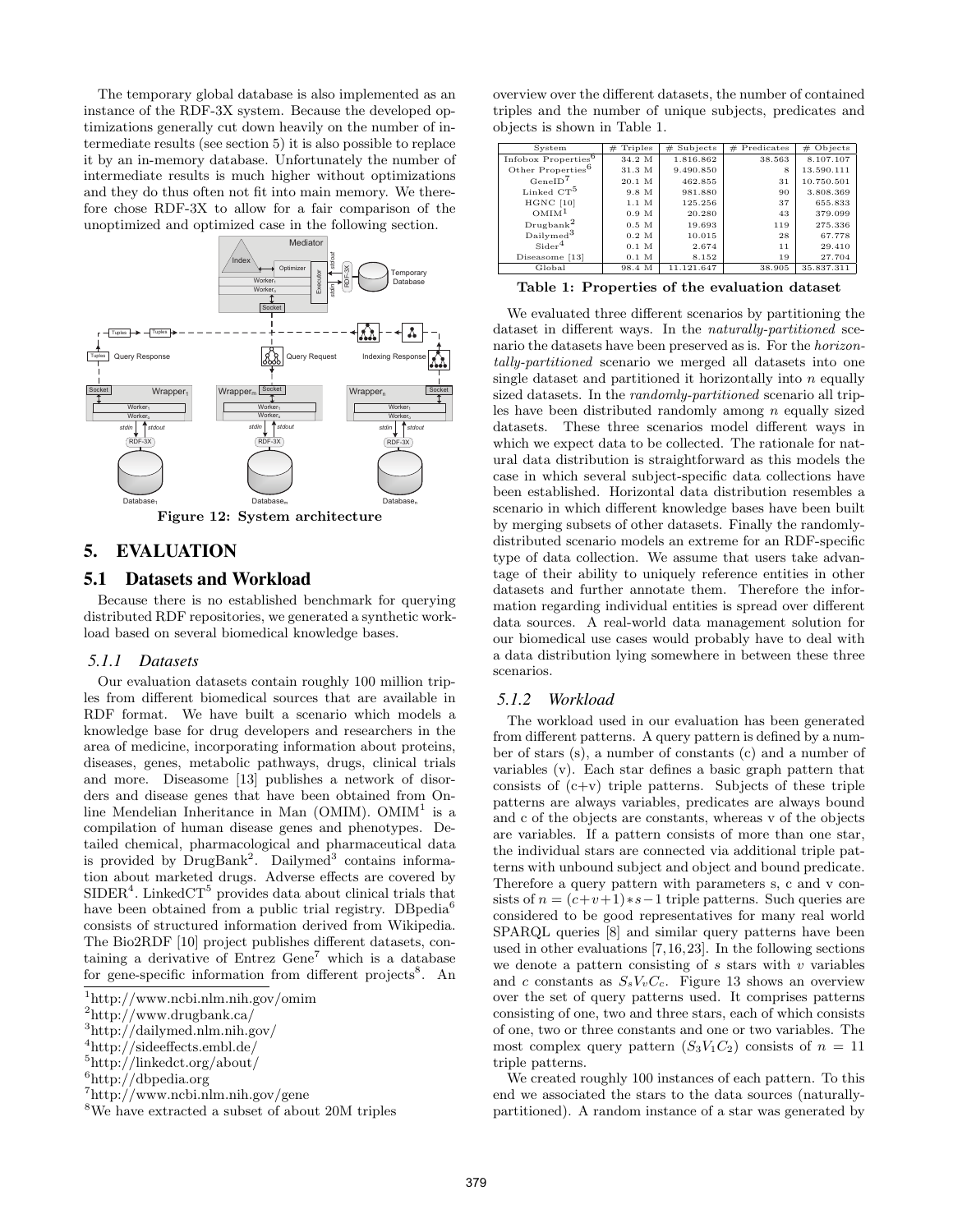

Figure 13: Query patterns

selecting all possible outgoing triples for a random subject, replacing the subject with a variable, randomly selecting  $v$ triples and replacing its objects by variables and  $c$  triples that were kept as is. In order to generate a workload which can be executed in a reasonable amount of time without applying any optimizations we ensured that each star does not yield more than 10.000 results. We further matched links between stars with links between datasets which allowed us to control how the load is spread among the data sources. For each possible link between two (or three) datasets we created an equal number of queries in a way that resulted in about 100 instances. In the case of  $s = 1$  this was trivial. As there are 10 data sources we just created 10 random instances for each dataset. For patterns consisting of  $s = 2$ stars we were able to discover 25 possible links between two data sources. Therefore we created four random instances per query pattern and link, which resulted in exactly 100 queries. For  $s = 3$  this was more complicated as links between data sources are not always transitive. We found that there are 32 different possibilities for links between three datasets and created three instances for each of these links, resulting in 96 queries per pattern.

| Query Class |     |    |                |                |   |
|-------------|-----|----|----------------|----------------|---|
| $S_1V_1C_1$ | 71  | 5  | 6              | 11             |   |
| $S_1V_1C_2$ | 88  | 8  |                | $\overline{2}$ |   |
| $S_1V_2C_2$ | 82  |    |                | 3              |   |
| $S_1V_2C_3$ | 87  | 9  | 3              |                | 0 |
| $S_2V_1C_1$ | 87  | 6  | 4              | 3              | 0 |
| $S_2V_1C_2$ | 98  |    |                | O              | 0 |
| $S_2V_2C_2$ | 91  | 6  | $\overline{2}$ |                | 0 |
| $S_3V_1C_1$ | 73  | 20 | 3              | O              |   |
| $S_3V_1C_2$ | 88  | 5  | 3              |                |   |
| Total       | 765 | 67 | 30             | 21             | a |

Table 2: Result cardinalities

Although there are no guarantees that this process generates queries that spread the load equally (i.e., query each dataset with the same frequency), it works well in practice. Regarding the naturally-partitioned scenario, the load is spread equally for  $s = 1$ . In case of  $s = 2$  OMIM and GeneID are slightly underrepresented whereas Diseasome and Drugbank are overrepresented. For  $s = 3$  OMIM, GeneID and HGNC are slightly underrepresented whereas Diseasome, Drugbank and Dailymed are overrepresented. All other datasets are queried with the same frequency. Table 2 shows the result cardinalities of the queries in our workload. Due to limiting the results of the individual stars to a cardinality of  $\leq 10.000$  most queries (≈85%) return  $\leq 10$  results regardless of the underlying query pattern. As can be seen from the following experiments the overall time needed to execute a query is usually not strongly correlated with the cardinality of its result but with the cardinalities and number of its subqueries which are again influenced by data distribution.

## 5.2 Setup

Our experiments were performed on three Dell desktops which hosted the data sources and wrappers. Each of these machines has a 4-core 3.1 GHz Intel Core i5 CPU with 6 MB cache and 8 GB of memory running a 64-bit Linux kernel in version 2.6.35. The mediator was deployed on a Dell laptop with a 4-core 1.6 GHz Intel Core i7 CPU with 6 MB cache and 4 GB of memory also running a 64-bit Linux 2.6.35 kernel. All systems are able to perform sequential reads on their local hard disks with about 100 MB/s and were connected via Fast Ethernet. Mediator and wrappers are implemented in Java and all machines were running a 64-bit Sun JVM in version 1.6.0. The JVM heap size was restricted to 512 MB for each wrapper and 2 GB for the mediator. When partitioned naturally, we distributed the datasets among the three machines as follows:

- Machine A: Infobox Properties, OMIM, Drugbank  $(\approx 36$  M triples total)
- Machine B: Other Properties, HGNC, Sider  $(\approx 32.6$  M triples total)
- Machine C: GeneID, LinkedCT, Dailymed, Diseasome  $(\approx 30.2$  M triples total)

In case of horizontal or random partitioning we derived nine equally sized datasets ( $\approx$ 10.9 M triples) and distributed them uniformly among the three machines (three datasets each). As it is more robust against outliers, we report the geometric mean of the running times for the different sets of queries.



Figure 14: Index size in case of natural partitioning

## 5.3 Indexing

The size and accuracy of the index can basically be controlled by adjusting the PARTrees' leaf fanout  $(f_l)$  as it defines the number of triples that are packed into one leaf node. Figure 14 shows the size of the index for different values of  $f_l$  in the case of natural data distribution. Space consumption converges to a lower boundary when increasing  $f_l$ . This is due to the fixed four bytes allocated for each indexed triple. The additional overhead for nodes in the PARTrees decreases with  $f_l$ . For our evaluation we chose  $f_l$  to be 50 which seems to be a good trade-off between space consumption and performance according to our experiments. In this case the index consumes about 5.6 bytes per triple. This totals to about 555 MB of main memory which corresponds to a compression ratio of about 5% compared to the original data in RDF turtle format (12 GB). In case of horizontal and random data partitioning the space consumption increases slightly to 560 MB and 571 MB respectively. Building the index from scratch takes about 18 minutes for natural data distribution and 10 minutes for the other scenarios. The latter benefit from the fact that each dataset contains an equal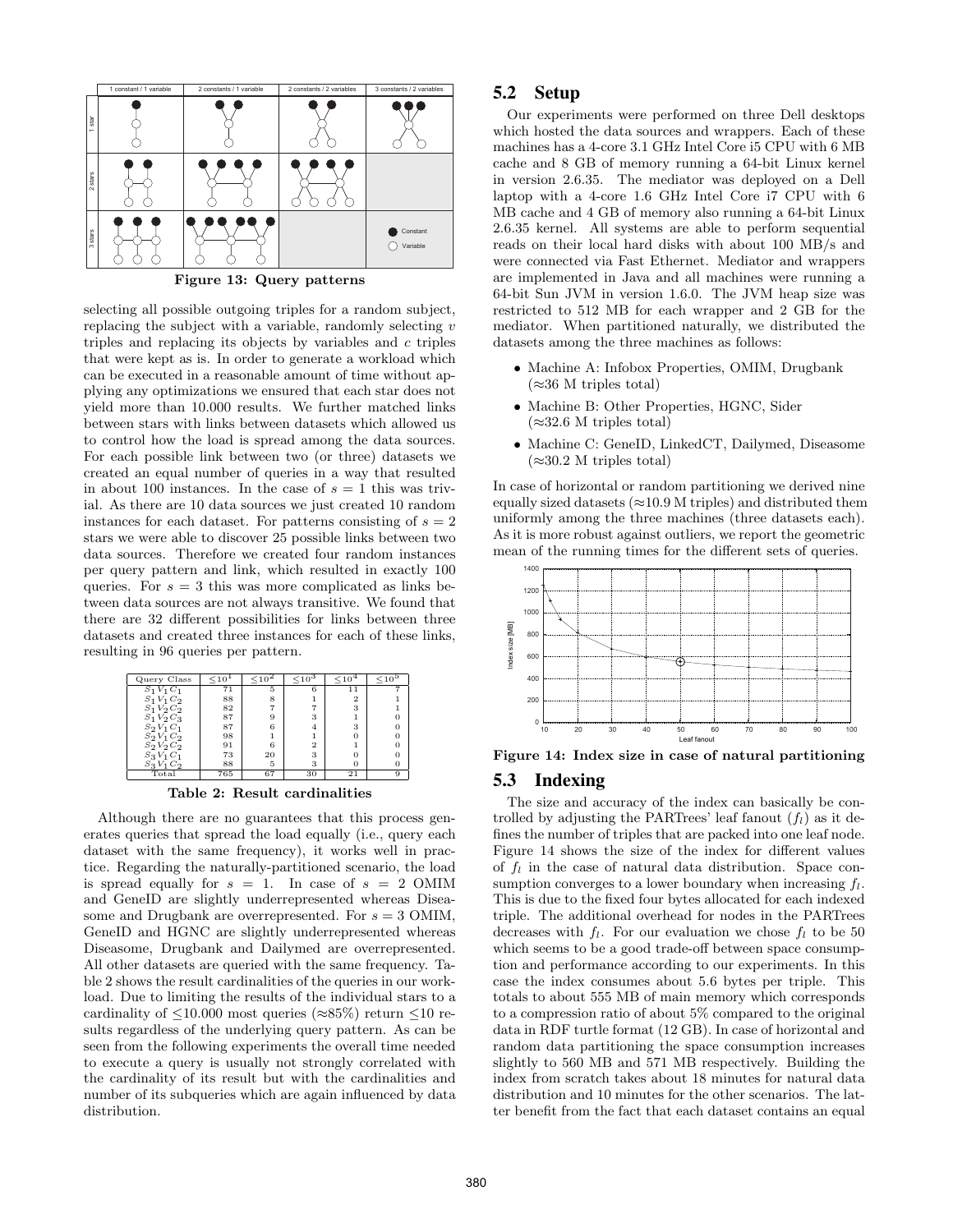

Figure 15: Average query execution times for different optimization levels

number of triples, which increases parallelization. About 30% of the time is spent on building the prefix tree.

# 5.4 Query Optimization

The average time needed to optimize the queries is shown in Figure 16. The measured running times include all optimization steps, ranging from parsing the query and initial plan generation, to plan simplification and the generation of reducers. As can be seen the running time increases with the complexity of the underlying query pattern. The patterns  $S_2V_2C_2$  and  $S_3V_1C_2$  are the most difficult, as they contain the most variables and joins. Furthermore the complexity increases slightly when optimizing queries in case of horizontally- and randomly-partitioned data. Analogously to the increasing size of the index this is due to the fact that these partitionings lead to a larger number of unique predicates per dataset and therefore increase the number of partitions. Triples that are summarized in one leaf node in case of natural data distribution are then potentially placed in different nodes. This results in more leaf nodes and the need to join more AVBs during query optimization.





We also compared our approach to the work presented in [14]. For this purpose we ignored the type information and LSBs stored in our index. Despite the partitioning of triples by data source and predicate, this closely resembles the original index structure. In this case the optimizer was not able to handle about 51% of the workload's queries because it produced a huge number of intermediate results during join processing and ran out of memory. Increasing the heap size limit did not effectively solve this problem. The error rate correlated with the complexity of the underlying query patterns ranging from 0% for the query class  $S_1V_1C_1$  to 98% for  $S_2V_2C_2$ ,  $S_3V_1C_1$  and  $S_3V_1C_2$  respectively. The running times for optimizing the remaining queries increased by an average factor of about 50, ranging from 1.6 for the query class  $S_1V_1C_2$  up to 288 for  $S_3V_1C_1$ .

# 5.5 Query Execution

Figure 18 shows the average time needed to execute the workload including query optimization. With a workloadaverage of about one second in case of natural and horizontal partitioning the prototype performs very well considering its simple design. The average query execution times increase by a factor of up to five when the data is partitioned randomly. In contrary to the other scenarios, where most triple patterns can be answered by only one single data source, there are often much more potential sources in this scenario. As a result, less triple patterns can be pushed down and grouped into more complex subqueries which significantly increases the number of subqueries and resulting variable bindings. Although many of these bindings can be pruned, this increases local query execution times because the reducers are only applied to the result sets of the subqueries and are not directly involved into local query processing.



Figure 18: Time needed for query execution

The impact of the different optimizations is shown in more detail in Figure 15. We denote pruning parts of the operator tree with Pruned, and further reducing the number of returned variable bindings with Reduced. The baseline of 100% is defined by the unoptimized case, in which the step of query simplification is omitted (see section 3.1) and initial execution plans are postprocessed and executed directly without applying any optimizations. In case of natural data distribution, pruning operators reduces the average query execution time by up to two orders of magnitude  $(S_2V_2C_2)$ . Further reduction of the resulting variable bindings yields only an additional speedup of up to 10%. In total, the average query execution time is decreased by a factor of five  $(S_1V_1C_1)$  to 110  $(S_2V_2C_2)$ . In this case applying reducers has only little impact, as subqueries do not yield many irrelevant results. When the data is distributed horizontally,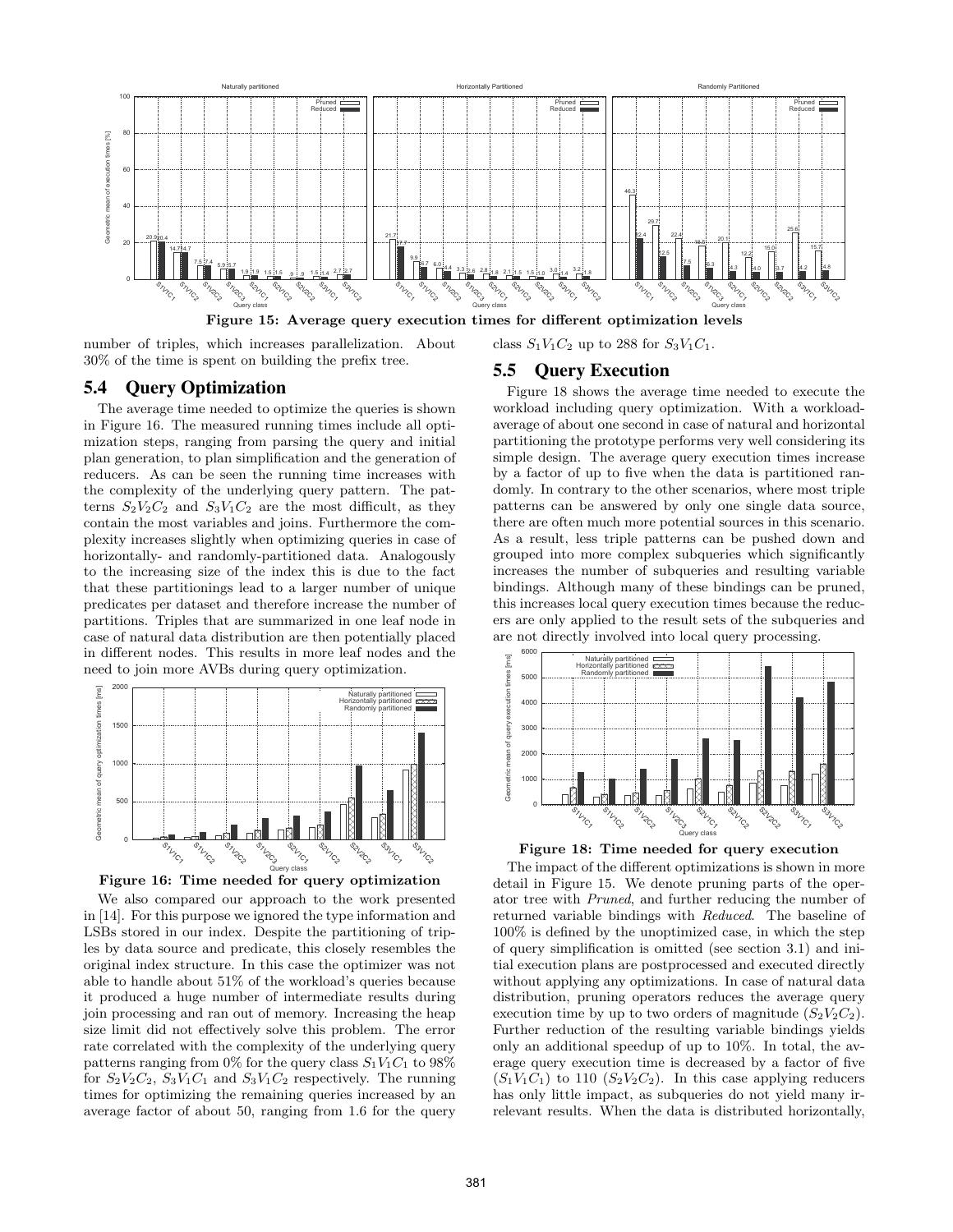

Figure 17: Transferred data volumes for different optimization levels

plan simplification yields a speedup of a factor of five to  $65 (S_2V_2C_2)$ . Reducers also have a significant impact, further decreasing query execution times by a factor of up to two. Applying all optimizations the average query execution time is decreased by a factor of five  $(S_1V_1C_1)$  to 100  $(S_2V_2C_2)$ . In case of random data distribution much more data sources yield relevant results, limiting the impact of plan simplification. This results in a speedup of a factor of two to eight  $(S_2V_1C_2)$ . On the other hand the potential for pruning irrelevant results is significantly increased, leading to an additional speedup of a factor of up to five  $(S_3V_1C_1)$ . This adds up to a total speedup of a factor of four  $(S_1V_1C_1)$ to 25  $(S_2V_2C_2)$ .

When compared to natural data distribution, the overall query execution times increase slightly in case of horizontal and significantly in case of random data distribution. For naturally or horizontally distributed data only a single data source returns relevant bindings for most triple patterns. Therefore these scenarios benefit the most from pruning operators from the query execution plan. Horizontal distribution does also offer some potential for reducing the resulting variable bindings, as the unnatural distribution slightly increases the number of irrelevant variable bindings returned by the subqueries. In case of random partitioning pruning parts of the operator tree is more difficult because relevant results for triple patterns can often be returned by more than one data source. On the other hand this significantly increases the potential to reduce the amount of resulting variable bindings. Independent from data distribution the resulting relative speedup increases with the complexity of the underlying query pattern.

Details on the total data volume (over all queries in the respective class) transferred while executing the workload are shown in Figure 17. Here Naïve denotes the unoptimized case. Plan simplification reduces the transferred data volume by several orders of magnitude. Further pruning irrelevant variable bindings yields an additional reduction by up to another few orders of magnitude, especially in the case of random data distribution. Due to plan simplification the generated subqueries often correspond to the stars contained in a query when data is distributed naturally or horizontally. The number of bindings for these stars are limited to  $\leq$ 10.000 and therefore the number of bindings returned by all subqueries is often  $\leq 10.000 * \# Stars$ . Loading a dataset into RDF-3X is very fast for smaller datasets. The total query execution times are thus often dominated by local query processing in this cases because the generated reducers do not affect local query processing. If data is distributed randomly the number of results returned by the subqueries increases significantly. As reducers are able to prune a large amount of these bindings they do have a strong impact on the overall running times in this scenario.

# 6. DISCUSSION AND FUTURE WORK

We have presented a scalable system for optimizing and executing SPARQL queries over large distributed RDF graphs. Because of the wide-spread use of some vocabularies and the schema-relaxed nature of SPARQL many RDF databases are potentially able to answer a single triple pattern. But if the same triple pattern is part of a more complex SPARQL query many of these answers are irrelevant due to a lack of join partners. The rich RDF-specific synopsis described in this paper enables efficient compile-time and runtime techniques that address this problem. At compile-time, sources that would return only irrelevant results for an individual triple pattern can be pruned from the query execution plan. Especially this technique is also of high relevance for querying the Semantic Web [1]. Because this scenario is characterized by a large number of small datasets that are only accessible via a high latency, low bandwidth network, it is important to minimize the number of subqueries.

Our index structure implements vertical partitioning [7]. It has been shown that this storage scheme does not perform very well for datasets with a large number of distinct RDF predicates when implemented on top of relational database systems [25]. Similar problems arise in our solution for very heterogeneous datasets in which a large number of predicates occur only rarely. As this leads to many small partitions the compression ratio can drop significantly which also has a negative impact on running times. This problem can be overcome by merging small partitions into one common partition. A related approach has been proposed in [22] for other schema-level information.

To improve the performance and results of join-order optimization we are planning to adopt the concept presented in [22]. The basic idea is to provide very accurate cardinality estimations based on a lightweight RDF-specific approach for mining parts of a datasets schema. We feel that this can be implemented for distributed RDF databases and integrated into our system based on the triples' subject, predicate and object types and hash values. There are also several ways to further develop our proof-of-concept query engine. For example, recent work has shown that distributed RDF stores can be queried very efficiently by processing the results of subqueries with MapReduce [16]. Although